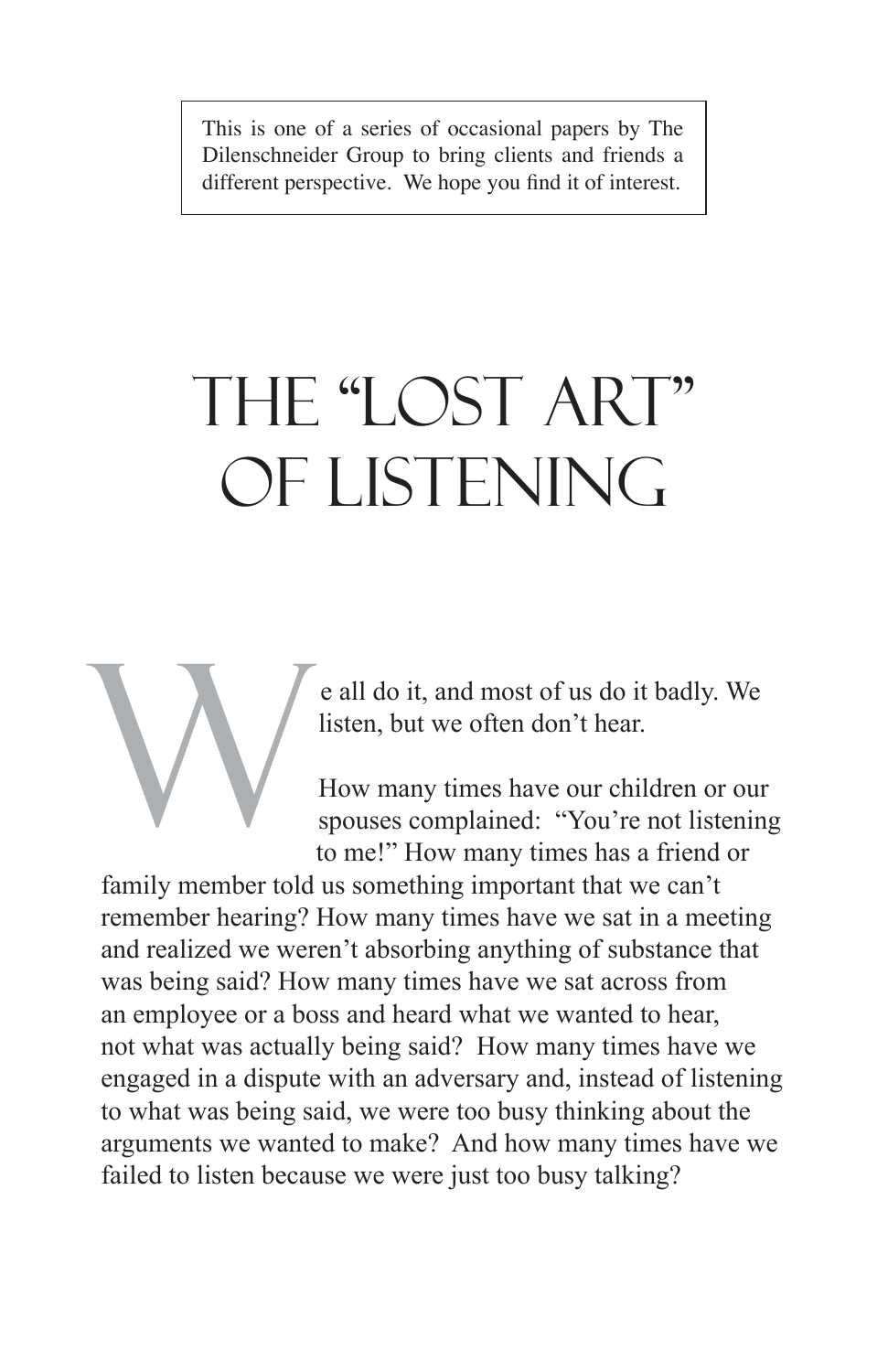#### eople are talking more than listening P

The problem is pervasive in modern society. Many of us don't listen because we're too busy talking. There's an overwhelming cacophony of opinion and viewpoint in the age of talk radio and blogging, much of it nasty and ill-informed. Much of it is nothing more than shouting.

Because most people have gotten used to talking without listening to their adversaries, and even their allies, this tendency to transmit rather than receive has become the hallmark of the cyber-era.

In addition, social networking is all about talking and telling and much less about listening. Talk radio is about shouting people down and denying them the opportunity to state their opinions. And since the attitude that characterizes our narcissistic society is "no view is as enlightened and informed as my view," we don't even bother to consider what others have to say.

That the ability to listen has lagged so in this digital age, when the channels of communication have multiplied, seems especially ironic and counter-intuitive.



The "art" of listening is just that—an art form that takes practice to perfect. Mastering it costs nothing, but it can change your life for the better and make the people around you like and respect you even more.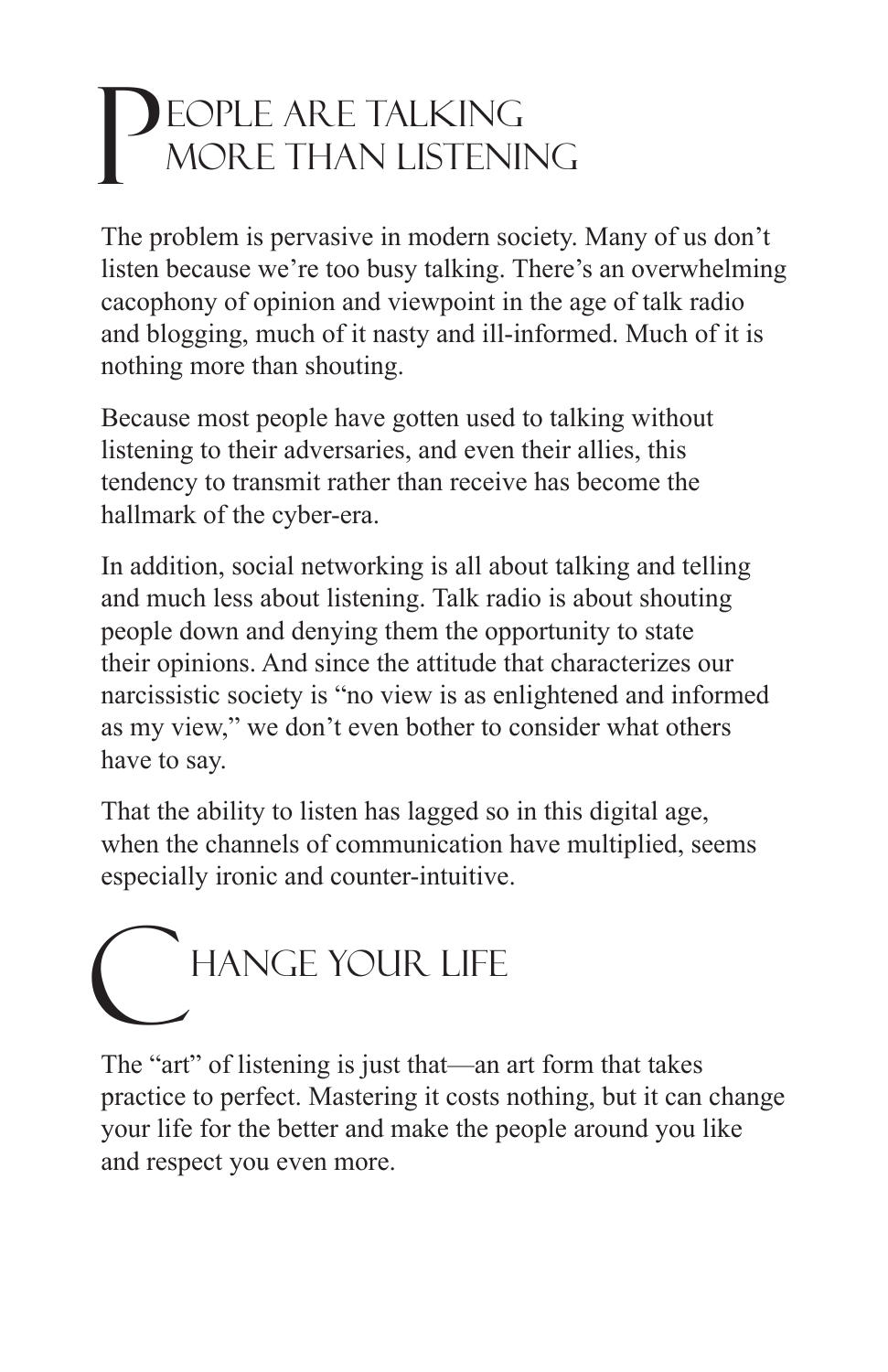### hy do we need to listen well? W

When we listen, we communicate. How we listen determines how well we communicate. If we listen well and honestly, we become part of a creative dialogue that invigorates, challenges, renews, excites and may contribute to an exchange of ideas that benefits everyone.

If we don't listen well, we will not grow or learn or interact with others in a way that is rewarding to everyone. Not to listen well is to be selfish because we shut ourselves off from others. It is not necessarily a form of arrogance, but it may well be interpreted that way. People will find themselves not wanting to be around the inattentive, mind-wandering listener. In fact, people flock more readily to the good listener than to the self-involved, brilliant declaimer, who mainly wants to hear himself, or herself, be witty or smart or sarcastic or funny.

Just as we sometimes need to talk out our problems, having someone truly listen to us may make us feel better about life in general. We may not even be looking for advice or counsel as much as we are looking for validation of who we are. Being listened to is reaffirming and comforting. And to listen—truly listen—is often the best form of learning about life or helping to solve a problem, either at work or in a personal relationship.

## ow Do We Learn to Listen? H

Many of the most successful people in the world—whether in business, politics, the arts, or social relations—have been good listeners. It is a skill that is rarely instinctive, but it can be learned. What follows are some basic rules that anyone can master: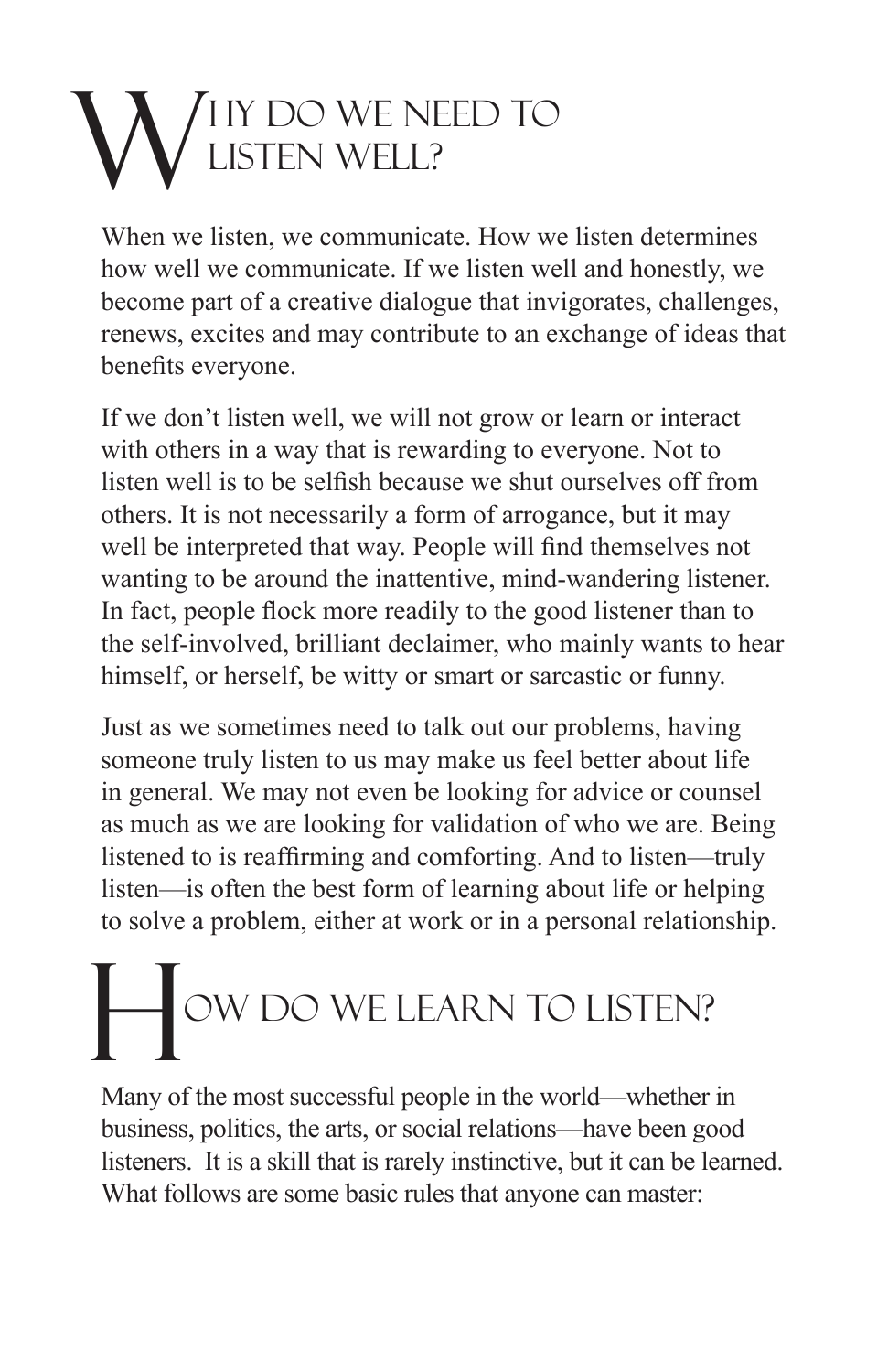At the very outset, becoming a good listener requires *empathy*, which dictionaries define as "identification with, or vicarious experiencing of, the feelings, thoughts, or attitudes of another."

When President Obama stated that he wanted an "empathetic" person on the Supreme Court, many did not understand what he was referring to. Some feared he wanted an emotional "touchyfeely" person, who might be too soft on criminals. But, as he explained, he wanted someone who could put himself/herself in another's shoes to understand that the law is a powerful force that dramatically affects people's lives. To listen well, you must want to hear what the other person is telling you.

Just as one should be empathetic, *one should not be preoccupied*. Giving someone your undivided attention is not only plain old good manners, it's essential to becoming a good listener.

Sometimes you may be just too tired or worried to be a good listener. If so, try to set another time for the conversation. If that is not possible, tell yourself sternly that you have to listen and can deal with your own problems later.

## void passing judgment A VOID PASSING JUDGMENT<br>Above all, *avoid being judgmental*. That is difficult in a society,

where people are condemned ideologically every day by partisans.

We are polarized in so many ways. Democrats versus Republicans. Fundamentalists versus atheists. The Haves versus the Have-nots.

A person who is speaking from the heart, whether about an intellectual or emotional issue, wants to be heard. Such persons do not want to encounter an immediate torrent of abuse or second-guessing or admonitions. To be sure, that may come later! But a major duty of the listener is to be open-minded and, initially, reserve judgment.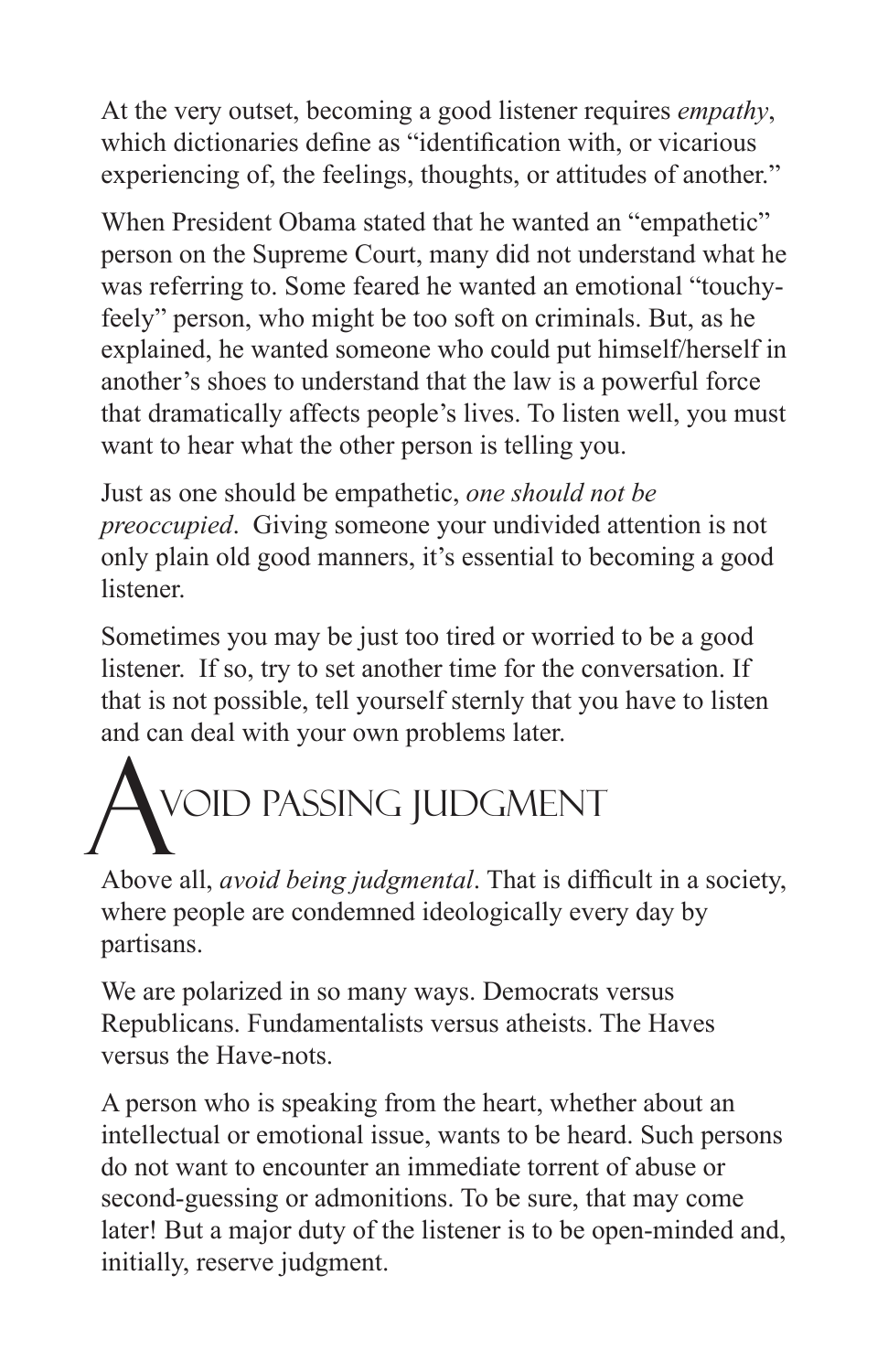By all means, express what you think or feel, but *avoid being argumentative or aggressively competitive*. There is a difference. There are some of us (sometimes, many of us) who like to engage in intellectual gamesmanship. If someone says the sky is blue, the argumentative person immediately insists it is gray and may never see that he, or she, has turned off the conversational spigot.

A huge mistake too many of us make is to be so eager to make one's point, we stop listening as we search for a way to grab the conversation.

## e Patient B

To be a good listener, one must also exercise restraint—*be patient and do not interrupt.* Sometimes, persons who are talking cannot approach what they really want to say in a direct way. It may be a frustrating experience, but the relaxed, attentive listener who patiently waits for the point, or is even gently encouraging, may be the one who truly hears the message. The speaker will be grateful and happy that his, or her, words were heard and understood.

## ay Attention P

Another critical step is to *pay attention and not be distracted*. Serious conversation is not easy on a noisy street or a noisy room. You may have to suggest moving elsewhere to a quieter location.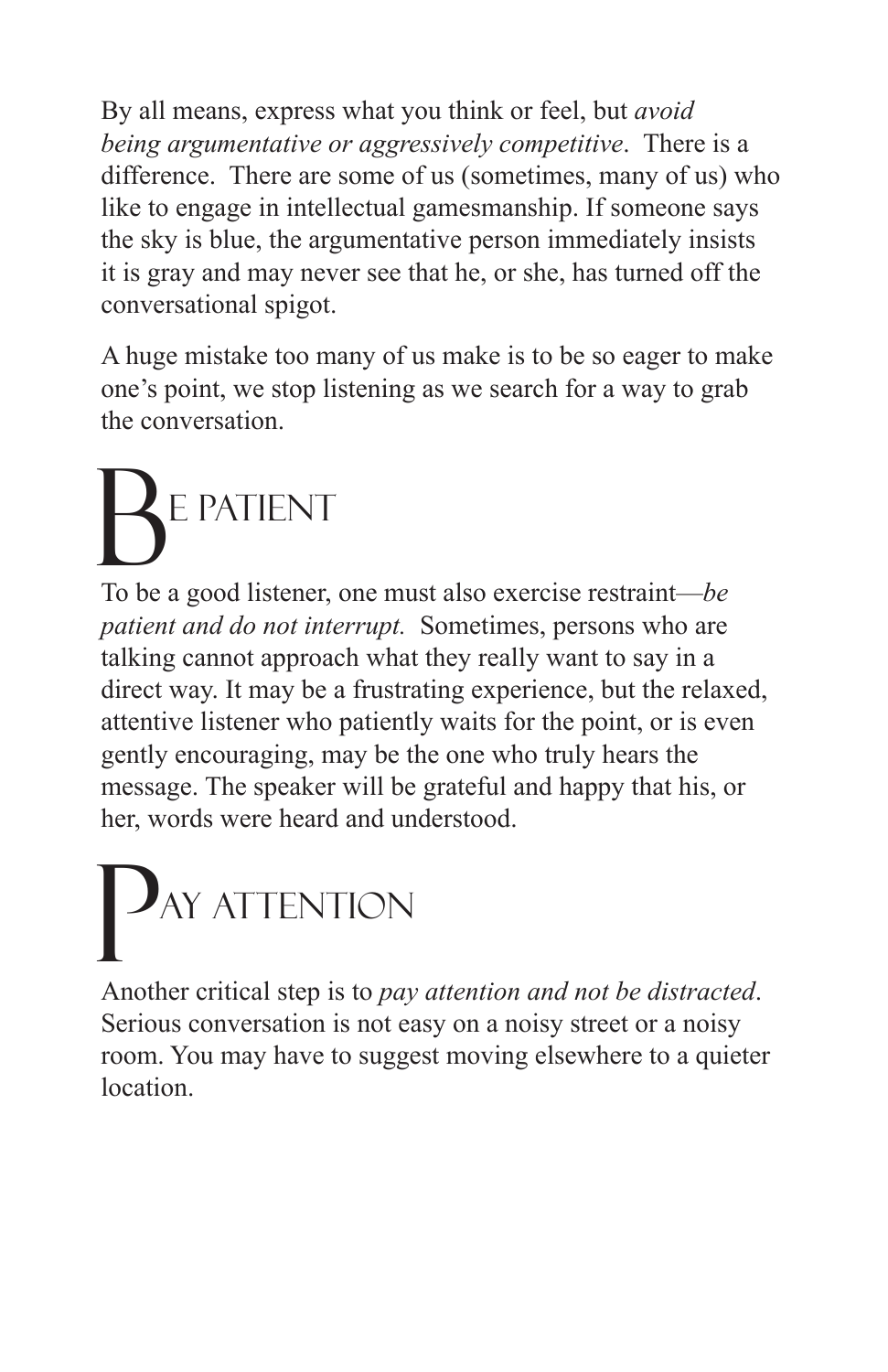

*Misinterpretation* of what someone else may be saying is yet another considerable barrier to becoming a good listener. Never hesitate to ask for clarification, or to restate what you've heard in your own words, to make certain you heard what was intended. In short, don't put words in another person's mouth. If you are confused or unsure of what is being said, ask about it. Done properly, this will tell that other person you are truly listening and want to understand the points being made.

## istening at different levels L

Also, always *be alert to coded messages*. Sometimes, what you are being told is communicated less in words than in sighs, pauses, laughs, asides, gestures, tears or facial expressions. Be aware of the total range of human communication.

No guide to the art of good listening would be complete without some reference to *body language*. Leaning slightly forward implies both attention and interest as does the occasional nod. Sitting or standing with your arms across your chest gives the impression that you are not interested or are being critical. Frowning or smiling inappropriately may send the signal that you are not really listening.

Finally, and not insignificantly, do not assume that *you must solve all problems*. Often, those who are speaking do not want you to have all the answers or provide a blueprint for their lives. Sometimes, just the experience of sharing a problem or an experience or a feeling is all that is needed to create joy or serenity or even the energy and will to get on with the day.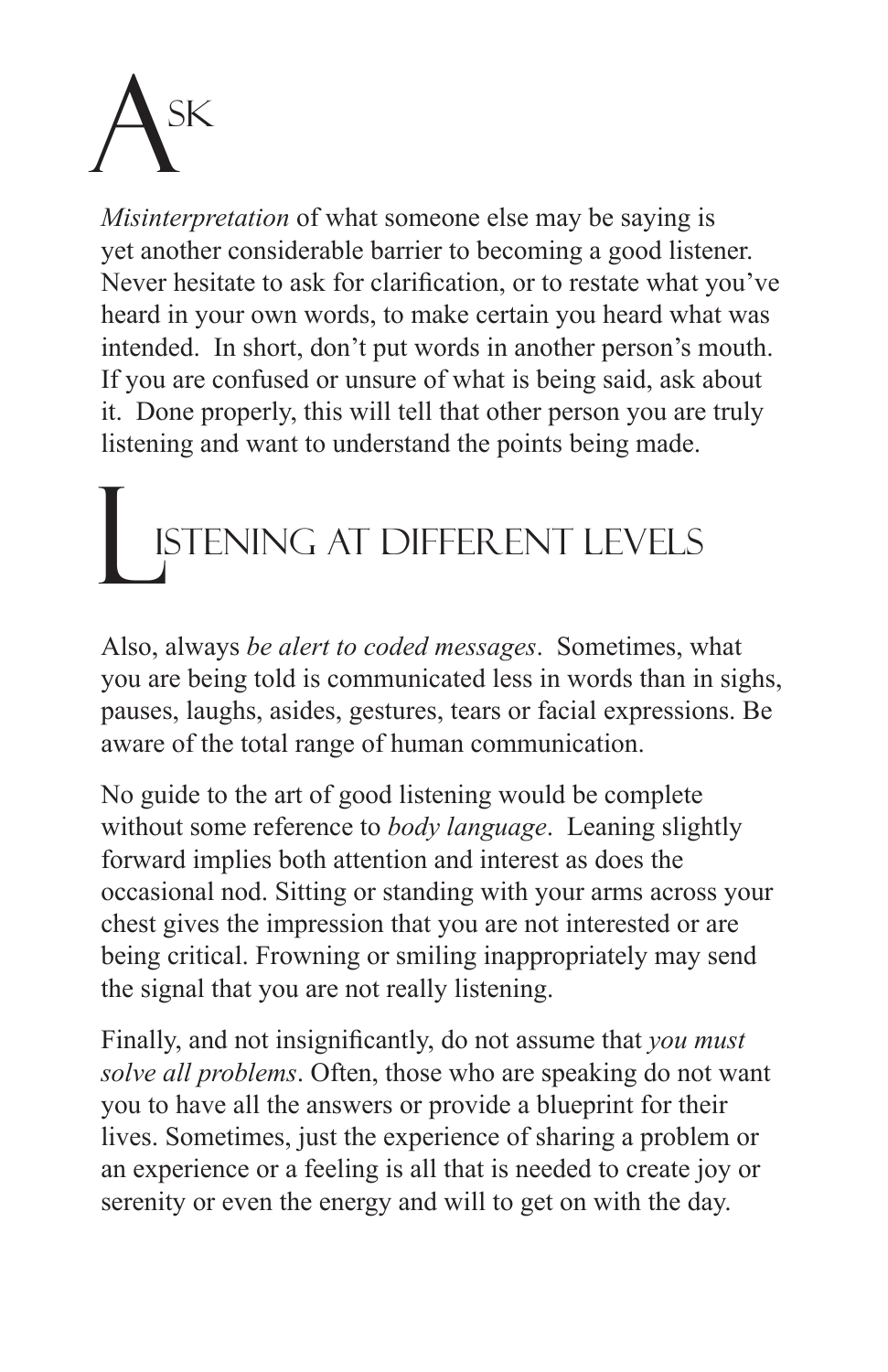"We do not believe in ourselves until someone reveals that deep inside us something is valuable, worth listening to, worthy of our trust, sacred to our touch. Once we believe in ourselves we can risk curiosity, wonder, spontaneous delight or any experience that reveals the human spirit."

> *– E. E. Cummings (American poet 1894-1962)*